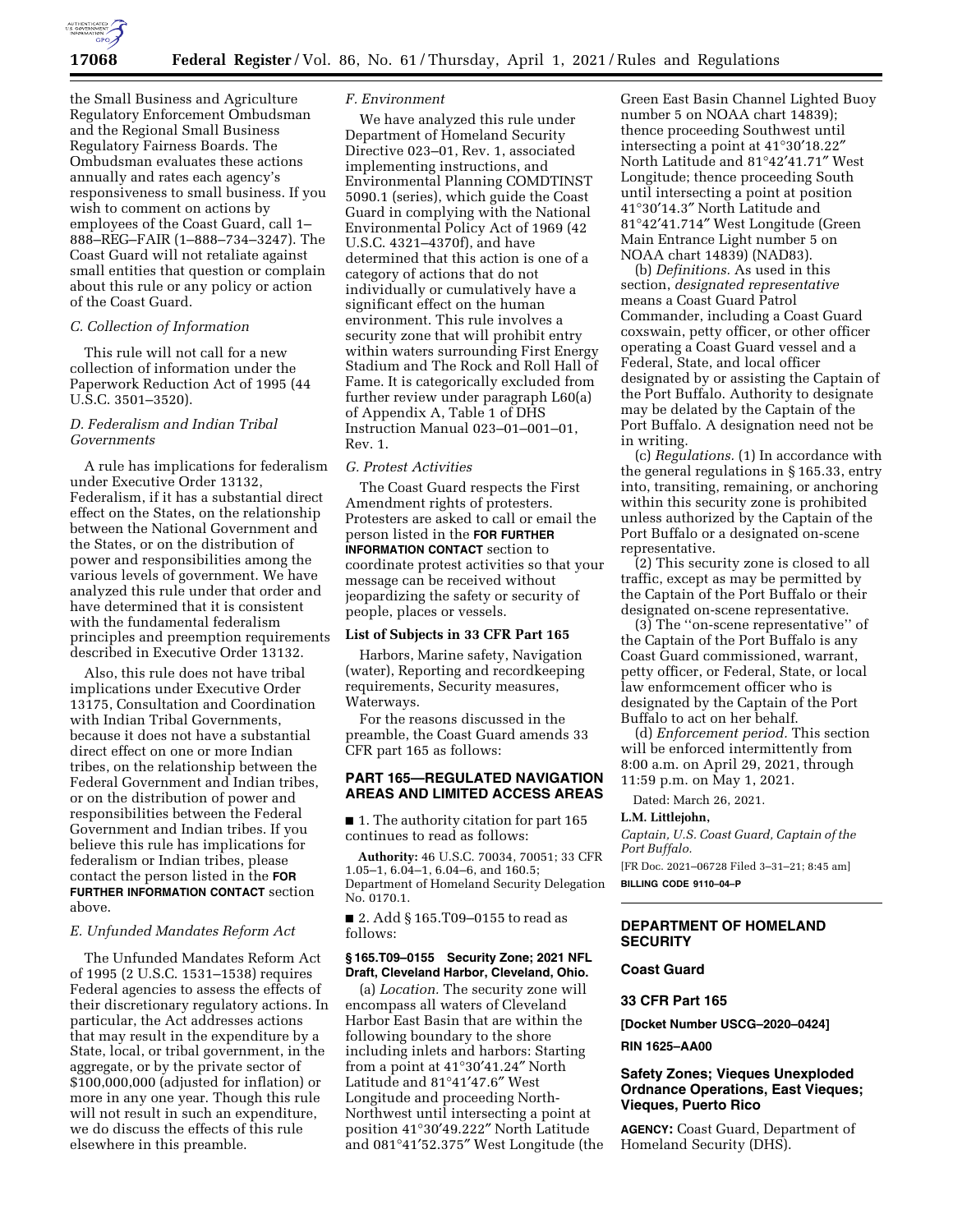#### **ACTION:** Final rule.

**SUMMARY:** The Coast Guard is establishing permanent safety zones for certain waters of Vieques, Puerto Rico. This action is necessary to provide for the safety of life on the navigable waters near the island of Vieques, Puerto Rico due to unexploded ordnances. This rulemaking will prohibit mariners from anchoring, dredging, or trawling in the designated areas. It will also prohibit persons and vessels from being in the safety zones during clearance operations, unless authorized by the Captain of the Port San Juan or a designated representative. **DATES:** This rule is effective April 1, 2021.

**ADDRESSES:** To view documents mentioned in this preamble as being available in the docket, go to *[https://](https://www.regulations.gov) [www.regulations.gov,](https://www.regulations.gov)* type USCG–2020– 0424 in the "SEARCH" box and click ''SEARCH.'' Click on Open Docket Folder on the line associated with this rule.

**FOR FURTHER INFORMATION CONTACT:** If you have questions on this rule, call or email Lieutenant Natallia Lopez, Sector San Juan Prevention Department, Waterways Management Division, U.S. Coast Guard; telephone 787–729–2380, email *[ssjwwm@uscg.mil.](mailto:ssjwwm@uscg.mil)* 

# **SUPPLEMENTARY INFORMATION:**

## **I. Table of Abbreviations**

CFR Code of Federal Regulations COTP Captain of the Port DHS Department of Homeland Security FR Federal Register NPRM Notice of proposed rulemaking PR Puerto Rico § Section U.S.C. United States Code UXO Unexploded Ordnance

## **II. Background Information and Regulatory History**

On April 30, 2020, contractors on behalf of the U.S. Navy contacted the Coast Guard requesting the establishment of permanent safety zones surrounding unexploded ordnances (UXO) in Vieques, PR. The Navy has implemented long-term plans for the deactivation and removal of the UXOs, but safety zones are needed until those operations are completed. The Captain of the Port San Juan (COTP) has determined that potential hazards associated with the UXOs would be a safety concern for anyone within the designated areas. In response, on October 19, 2020, the Coast Guard published a notice of proposed rulemaking (NPRM) titled, ''Safety Zones; Vieques Unexploded Ordnance Operations, East Vieques; Vieques,

Puerto Rico'' (85 FR 66290). There we stated why we issued the NPRM, and invited comments on our proposed regulatory action related to the safety zones. During the comment period that ended Novemeber 18, 2020, we received no comments.

Under 5 U.S.C. 553(d)(3), the Coast Guard finds that good cause exists for making this rule effective less than 30 days after publication in the **Federal Register** because doing so would be impracticable and contrary to the public interest. Delaying the effective date of this rule would be contrary to the safety zone's intended objectives of protecting persons and vessels from the potential safety hazards associated with UXOs ordnance clearing operations on the waters of East Vieques, Vieques, Puerto Rico.

### **III. Legal Authority and Need for Rule**

The Coast Guard is issuing this rule under authority in 46 U.S.C. 70034. The COTP has determined that potential hazards associated with the UXOs would be a safety concern for anyone within the designated areas. The purpose of this rule is to ensure safety of vessels and the navigable waters in the safety zones.

## **IV. Discussion of Comments, Changes, and the Rule**

As noted above, we received no comments on our NPRM published on October 19, 2020. There are no changes in the regulatory text of this rule from the proposed rule in the NPRM.

This rule establishes safety zones in the navigable waters east of Vieques, Puerto Rico. UXOs from past military training operations remain present in the waters of east Vieques, Puerto Rico. The U.S. Navy is currently in the process of planning, retrieving, and properly disposing of the UXOs in this area. These operations will be ongoing for the next 20 years. Accordingly, ordnance clearing operations will be held at various times on the waters of East Vieques, Vieques, Puerto Rico. UXOs will be retrieved by several divers working for the U.S. Navy.

The safety zone areas encompass the waters in East Vieques, Vieques, Puerto Rico. In areas where UXOs are present in shallow waters, mariners have been known to anchor which creates risk for the unintended detonation of UXOs. The safety zones will prohibit vessels from anchoring, dredging, or trawling in the designated areas at all times. Further, no vessel or person will be permitted to enter, transit through, or remain in the safety zones during clearance operations due to increased

risk of explosion and fragmentation hazards.

Persons and vessels may request authorization to enter, transit through, anchor in, or remain within the permanent safety zones by contacting the Captain of the Port San Juan by VHF–FM radio on Channels 16 and 22A, by calling Sector San Juan Command Center at (787) 289–2041, or via email to *[ssjcc@uscg.mil.](mailto:ssjcc@uscg.mil)* If authorization to enter, transit through, or remain in the zones during ordnance clearing operations or anchor, dredge, or trawl at any time is granted, all persons and vessels receiving such authorization must comply with the instructions of the Captain of the Port San Juan or a designated representative.

#### **V. Regulatory Analyses**

We developed this rule after considering numerous statutes and Executive orders related to rulemaking. Below we summarize our analyses based on a number of these statutes and Executive orders, and we discuss First Amendment rights of protestors.

## *A. Regulatory Planning and Review*

Executive Orders 12866 and 13563 direct agencies to assess the costs and benefits of available regulatory alternatives and, if regulation is necessary, to select regulatory approaches that maximize net benefits. Executive Order 13771 directs agencies to control regulatory costs through a budgeting process. This rule has not been designated a ''significant regulatory action,'' under Executive Order 12866. Accordingly, this rule has not been reviewed by the Office of Management and Budget (OMB), and pursuant to OMB guidance it is exempt from the requirements of Executive Order 13771.

This regulatory action determination is based on the size, location, and restrictions of the safety zones. Vessels will be permitted to enter the safety zones when UXO operations are not being conducted so long as they do not anchor, dredge, or trawl.

### *B. Impact on Small Entities*

The Regulatory Flexibility Act of 1980, 5 U.S.C. 601–612, as amended, requires Federal agencies to consider the potential impact of regulations on small entities during rulemaking. The term ''small entities'' comprises small businesses, not-for-profit organizations that are independently owned and operated and are not dominant in their fields, and governmental jurisdictions with populations of less than 50,000. The Coast Guard received no comments from the Small Business Administration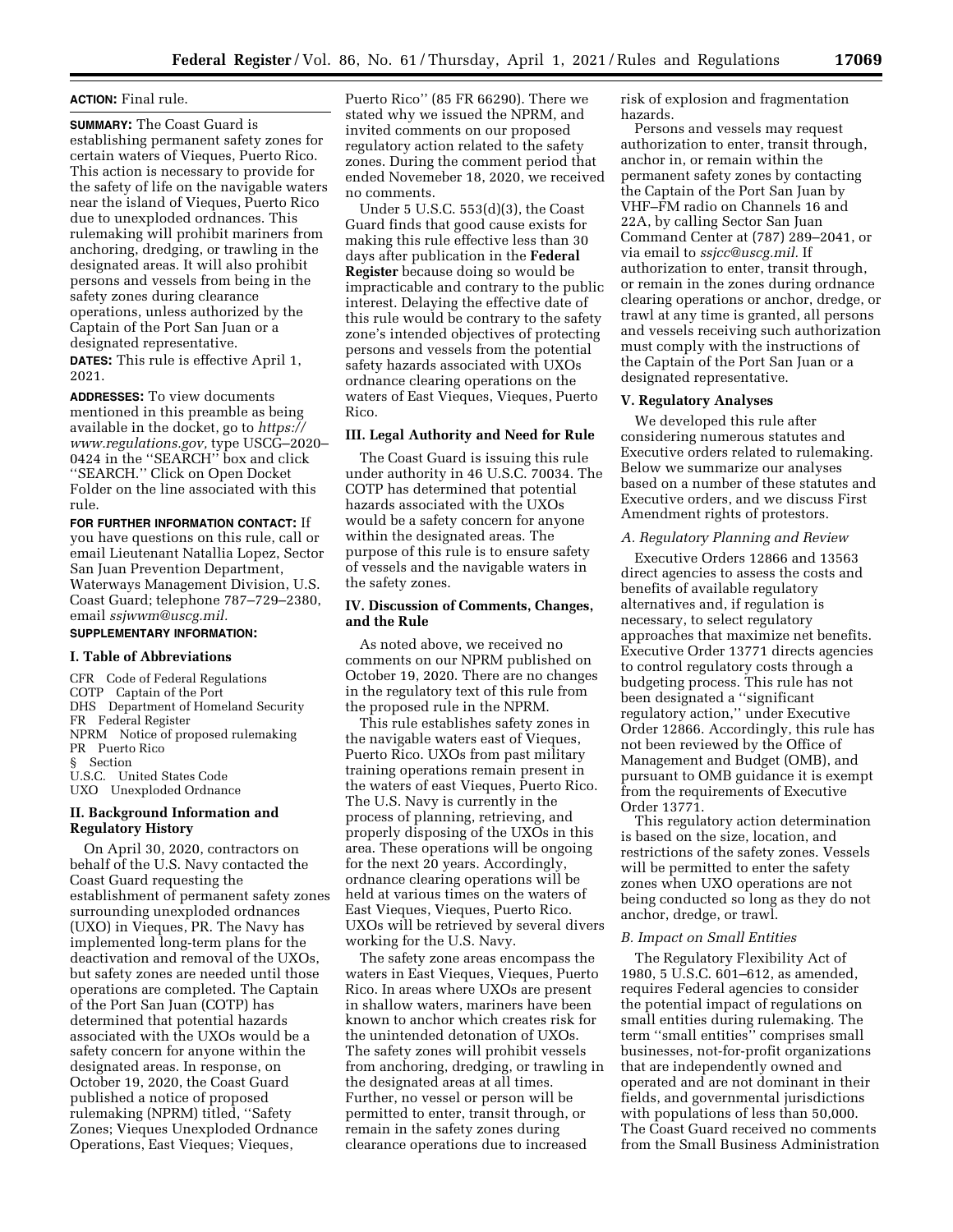on this rulemaking. The Coast Guard certifies under 5 U.S.C. 605(b) that this rule will not have a significant economic impact on a substantial number of small entities.

While some owners or operators of vessels intending to transit the safety zone may be small entities, for the reasons stated in section V.A above, this rule will not have a significant economic impact on any vessel owner or operator.

Under section 213(a) of the Small Business Regulatory Enforcement Fairness Act of 1996 (Pub. L. 104–121), we want to assist small entities in understanding this rule. If the rule would affect your small business, organization, or governmental jurisdiction and you have questions concerning its provisions or options for compliance, please call or email the person listed in the **FOR FURTHER INFORMATION CONTACT** section.

Small businesses may send comments on the actions of Federal employees who enforce, or otherwise determine compliance with, Federal regulations to the Small Business and Agriculture Regulatory Enforcement Ombudsman and the Regional Small Business Regulatory Fairness Boards. The Ombudsman evaluates these actions annually and rates each agency's responsiveness to small business. If you wish to comment on actions by employees of the Coast Guard, call 1– 888–REG–FAIR (1–888–734–3247). The Coast Guard will not retaliate against small entities that question or complain about this rule or any policy or action of the Coast Guard.

#### *C. Collection of Information*

This rule will not call for a new collection of information under the Paperwork Reduction Act of 1995 (44 U.S.C. 3501–3520).

## *D. Federalism and Indian Tribal Governments*

A rule has implications for federalism under Executive Order 13132, Federalism, if it has a substantial direct effect on the States, on the relationship between the National Government and the States, or on the distribution of power and responsibilities among the various levels of government. We have analyzed this rule under that order and have determined that it is consistent with the fundamental federalism principles and preemption requirements described in Executive Order 13132.

Also, this rule does not have tribal implications under Executive Order 13175, Consultation and Coordination with Indian Tribal Governments, because it does not have a substantial

direct effect on one or more Indian tribes, on the relationship between the Federal Government and Indian tribes, or on the distribution of power and responsibilities between the Federal Government and Indian tribes.

#### *E. Unfunded Mandates Reform Act*

The Unfunded Mandates Reform Act of 1995 (2 U.S.C. 1531–1538) requires Federal agencies to assess the effects of their discretionary regulatory actions. In particular, the Act addresses actions that may result in the expenditure by a State, local, or tribal government, in the aggregate, or by the private sector of \$100,000,000 (adjusted for inflation) or more in any one year. Though this rule will not result in such an expenditure, we do discuss the effects of this rule elsewhere in this preamble.

### *F. Environment*

We have analyzed this rule under Department of Homeland Security Directive 023–01, Rev. 1, associated implementing instructions, and Environmental Planning COMDTINST 5090.1 (series), which guide the Coast Guard in complying with the National Environmental Policy Act of 1969 (42 U.S.C. 4321–4370f), and have determined that this action is one of a category of actions that do not individually or cumulatively have a significant effect on the human environment. This rule involves the establishment of two safety zones. It is categorically excluded from further review under paragraph L60(a) Appendix A, Table 1 of DHS Instruction Manual 023–01–001–01, Rev. 1. A Record of Environmental Consideration supporting this determination is available in the docket. For instructions on locating the docket, see the **ADDRESSES** section of this preamble.

## *G. Protest Activities*

The Coast Guard respects the First Amendment rights of protesters. Protesters are asked to call or email the person listed in the **FOR FURTHER INFORMATION CONTACT** section to coordinate protest activities so that your message can be received without jeopardizing the safety or security of people, places or vessels.

### **List of Subjects in 33 CFR Part 165**

Harbors, Marine safety, Navigation (water), Reporting and recordkeeping requirements, Security measures, Waterways.

For the reasons discussed in the preamble, the Coast Guard amends 33 CFR part 165 as follows:

## **PART 165—REGULATED NAVIATION AREAS AND LIMITED ACCESS AREAS**

■ 1. The authority citation for part 165 continues to read as follows:

**Authority:** 46 U.S.C. 70034, 70051; 33 CFR 1.05–1, 6.04–1, 6.04–6, and 160.5; Department of Homeland Security Delegation No. 0170.1.

 $\blacksquare$  2. Add § 165.787 to read as follows:

### **§ 165.787 Safety Zones; Vieques Unexploded Ordnance Operations, East Vieques; Vieques, Puerto Rico.**

(a) *Regulated area.* The following regulated areas are established as a safety zones:

(1) All waters of East Vieques, Vieques, Puerto Rico encompassed within the following points: starting at Point 1 in position 18°08′56.48″ N, 065°20′10.69″ W; thence north to point 2 in position 18°09′10.72″ N, 065°20′04.11″ W; thence east to Point 3 in position 18°08′50.19″ N, 065°17′05.78″ W; thence south to Point 4 in position 18°08′05.79″ N, 065°16′16.70″ W.

(2) All waters of East Vieques, Vieques, Puerto Rico encompassed within the following points: starting at Point 1 in position 18 07′38.60″ N, 065°17′45.95″ W; thence south to point 2 in position 18°07′23.73″ N, 065°17′58.34″ W; thence west to Point 3 in position 18°07′18.77″ N, 065°18′29.64″ W; thence north to Point 4 in position 18°07′34.47″ N, 065°18′31.82″ W.

(b) *Regulations.* (1) No person or vessel may anchor, dredge, or trawl in the safety zones unless authorized by the Captain of the Port (COTP), San Juan, Puerto Rico, or a designated Coast Guard commissioned, warrant, or petty officer. Those in the safety zones must comply with all lawful orders or directions given to them by the COTP or the designated Coast Guard commissioned, warrant, or petty officer.

(2) No person or vessel may enter, transit or remain in the safety zones during unexploded ordnance clearance operations, unless authorized by the Captain of the Port San Juan or a designated representative.

(3) Vessels encountering emergencies, which require transit through the safety zones, should contact the Coast Guard patrol craft or Duty Officer on VHF Channel 16. In the event of an emergency, the Coast Guard patrol craft may authorize a vessel to transit through the safety zones with a Coast Guard designated escort.

(4) The Captain of the Port and the Duty Officer at Sector San Juan, Puerto Rico, can be contacted at telephone number 787–289–2041. The Coast